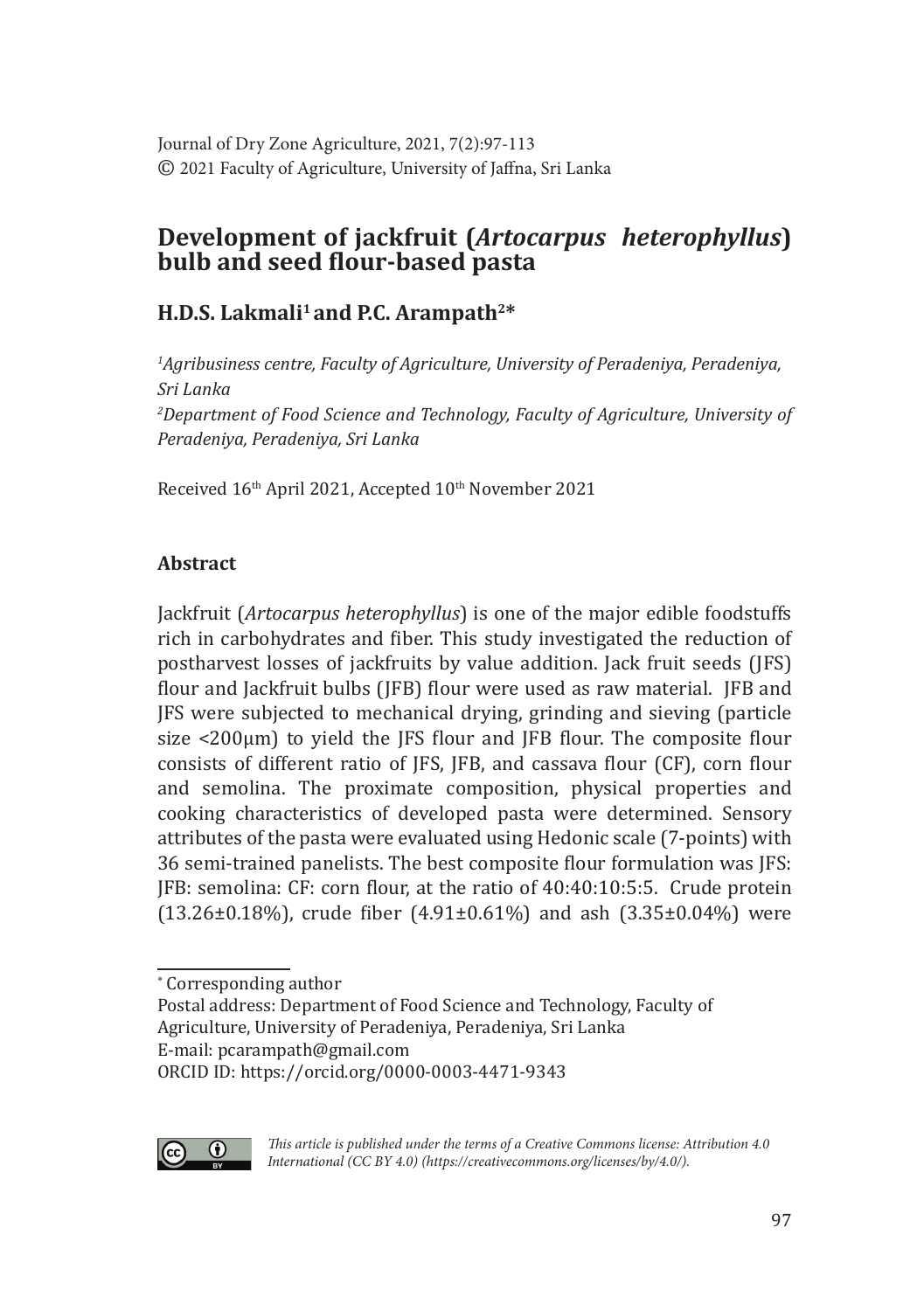higher in the best selected composite flour than the other treatments. Carbohydrate content (71.28%) was the lowest in T3 formulation. However, there was no significant difference (p>0.05) in moisture content among the treatments, whereas, hardness and water activity differed significantly (p<0.05) among the treatments. The best selected formulation exhibited higher water absorption  $(1.20\pm0.02 \text{ g/g})$  and cooking time  $(8.6\pm0.2 \text{ min})$  than the other treatments while cooking loss  $(13.3\pm0.4\%)$ was lower than the other treatments except the control. Lightness value of pasta was decreased with increasing the amount of JFS and JFB flour. In conclusion, value added jackfruit flour pasta has a higher potential for commercialization as a convenient food for the consumers with busy lifestyles.

**Keywords:** cassava, composite flour, convenient food, jackfruit seed, pasta

# **INTRODUCTION**

Jackfruit tree (*Artocarpus heterophyllus*) belonging to genus Artocarpus is a well-known perennial tree in Sri Lanka (Boning, 2006; Peiris, 2015). The tree originated in India and is commonly known as "*Kos*" (Sinhala) and "*Pala*" (Tamil) in Sri Lanka (Prakash *et al*., 2009). Edible parts of jackfruit tree consist of immature, mature and ripe fruits. Jack fruit is one of the popular staples during scarcity of food in Sri Lanka (Ranasinghe *et al.*, 2019). Mature fruit is the largest tree-borne fruit, having up to 35 kg weight, 90 cm length, and 50 cm diameter (Nair *et al.,* 2017). The fruit contains a large number of fleshy bulbs, spikes and seeds which is covered by the fleshy white cotyledon (Ranasinghe *et al*., 2019).

Jackfruit is a good source of digestible carbohydrate (bulb-10%, seeds - 22%), vitamin A and protein (1.6%) (Hettiaratchi *et al*., 2011). The fiber content of immature and ripe jackfruit is 2.6% and 0.8%, respectively (Ranasinghe *et al.,* 2019). Jackfruit meal has low glycaemic index (GI) due to presence of higher fiber content, slowly available glucose, intact starch granules in seeds and influence of different sources of carbohydrates (Hettiaratchi *et al*., 2011). Further, jackfruit is rich in minerals, bioactive phytochemicals, polyphenols, carotenoids, flavonoids and it is devoid of saturated fats and cholesterol (Nair *et al.,* 2017; Swathi *et al., 2019*). According to Priya Devi *et al*, (2014), 100g of jackfruit contains potassium (107 mg), calcium (20 mg), phosphorous (41 mg), iron (0.56 mg), β-carotene  $(175 \text{ mg})$ , thiamine  $(0.03 \text{ mg})$ , riboflavin  $(0.13 \text{ mg})$ , niacin  $(0.40 \text{ mg})$  and vitamin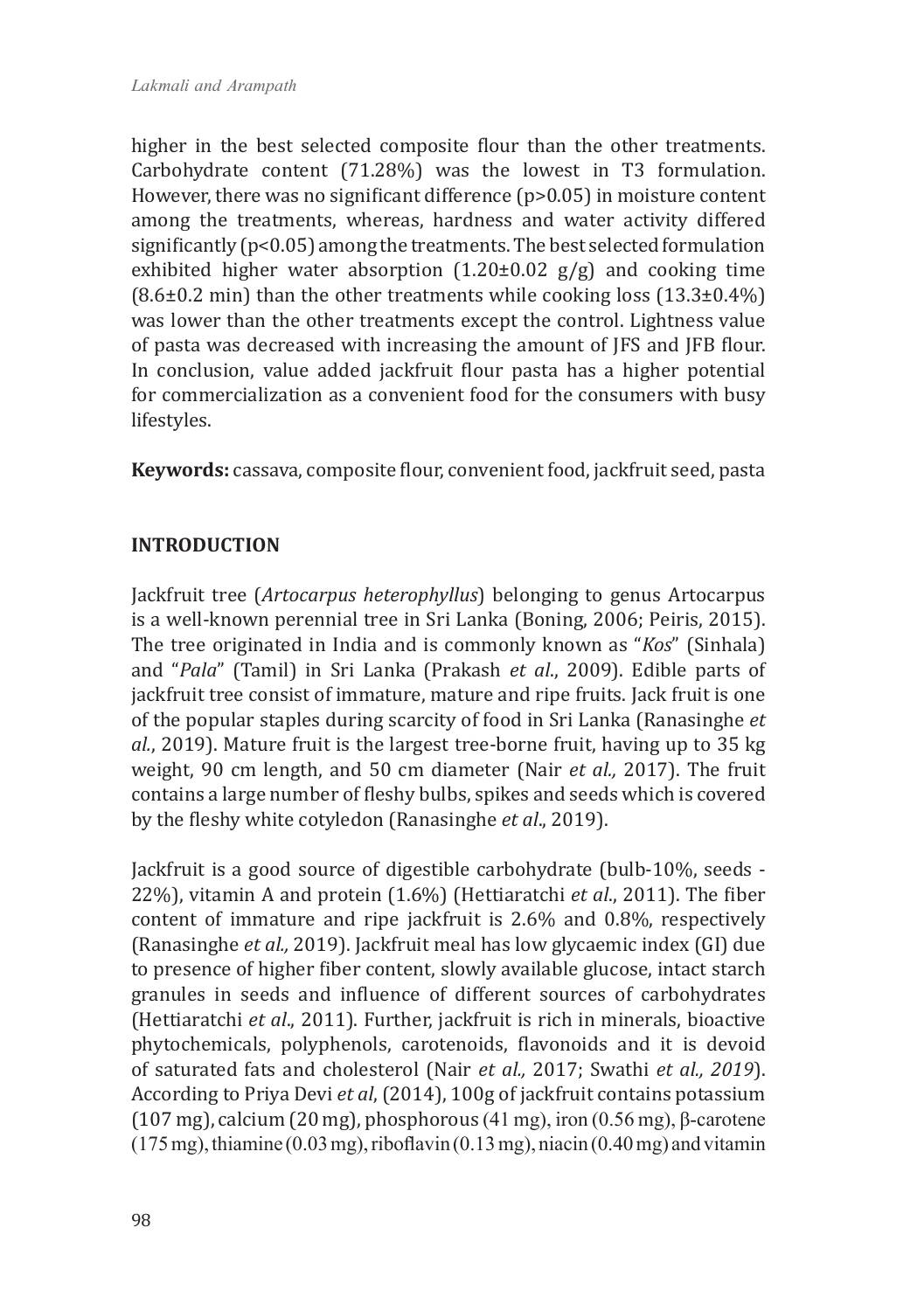C (7 mg). Antimicrobial, anti-diabetic, anti-inflammatory and antioxidant properties were also reported by Waghmare *et al*. (2019). Jackfruit is also having a chemical "Jacalin" which is useful in preventing colon cancer, AIDS etc. (Waghmare *et al*., 2019).

Utilization of jack fruits has gained only little attention during the past decades. Jackfruits are abundant during the season and substantial postharvest losses are experienced. At present, there is a higher consumer preference and demand for value added convenient food products. Therefore, the value-added products of jackfruit would be a good source of income for the industry as well as a nutritional meal for the people. Therefore, this study was designed to evaluate the potential of producing value added food products using the jackfruit. For this purpose, some other plant raw materials such as CF, corn flour and semolina were selected.

Cassava (*Manihot esculenta* Crantz) is one of the most cultivated and consumed plants after maize, rice and wheat in the world (Mombo *et al*., 2016). The root of cassava is composed of 85- 90% of carbohydrate, 1 - 3% of crude protein and lesser content of vitamins and minerals (Stupak *et al.,* 2006). Several medicinal properties in cassava due to presence of different phytochemicals were reported (Zekarias *et al*., 2019). In Sri Lanka, surplus cassava is available during the season. Therefore, utilization of cassava also benefits the farmers. Hard durum winter wheat is used to make semolina. Semolina contains high protein content and possesses favorable cooking quality. Thus, the presence of semolina as an ingredient in pasta is responsible for better appearance with smooth clear surface, high resistance to breakage, flexible and dry finished product. Corn starch, a thickening agent improves the textural quality of pasta and prevents stickiness and reduces the cooking loss (Fuad and Prabhasankar, 2010).

Pasta is an extruded dough product of Italian style food similar to spaghetti. The demand for pasta is increasing because of the convenience for cooking, palatability and extended shelf life (Nilusha *et al*., 2019). The World Health Organization (WHO) and Food and Drug Administration (FDA) identified pasta as a suitable vehicle for incorporation of nutrient supplements (Chillo *et al.,* 2008). Pasta enrichment with minerals, vitamins, fiber provides additional health benefits to the consumers. Despite the availability and nutritional benefits of jackfruit, the consumer products of jackfruit available in the market are limited. Therefore, the objectives of this study were to formulate composite flour mixtures using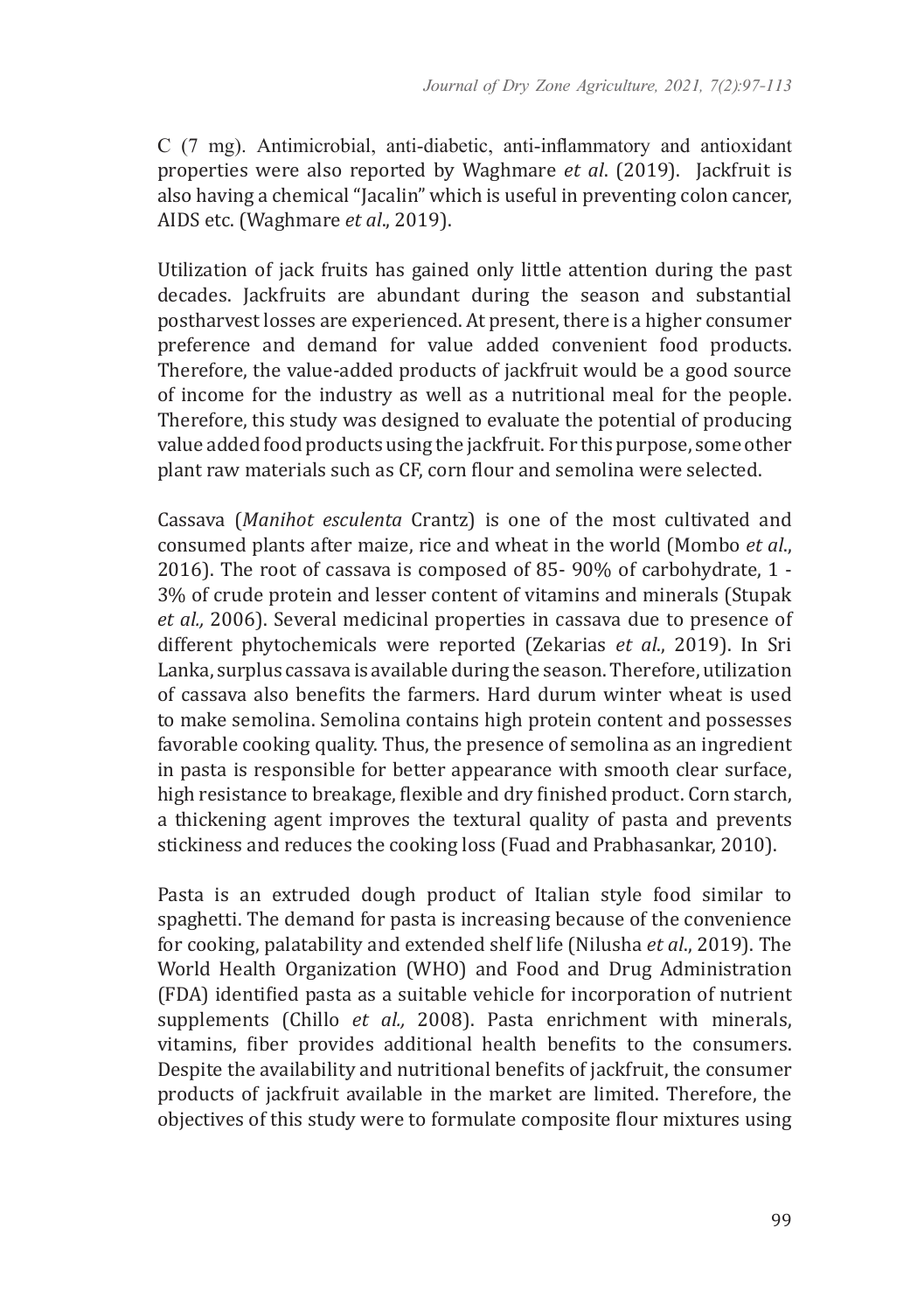JFS: JFB: semolina: CF: corn flour, to produce jackfruit flour based pasta and to minimize the postharvest losses of jackfruits during the season.

# **MATERIALS AND METHODS**

# **Sample collection**

Mature jack fruits (cultivar *Waraka*) were collected without damage from the fruit from Peradeniya, Sri Lanka, while cassava roots were collected from the open market in Kandy, Sri Lanka.

# **Preparation of flour samples**

Jackfruit bulbs and jackfruit seeds were separated from mature jackfruits by removing the surrounding hard outer layer and fleshy white bulbs. The cotyledons of the seeds were separated and washed thoroughly. JFB, JFS and cassava roots were blanched in boiling water for 8 minutes and drained. The blanched samples were cut into small pieces and dehydrated in a hot air circulation tray dryer (Model No. stdq-2, China) at 55 °C for 6 hours. Subsequently, JFB flour, JFS flour, and CF were ground and sieved to receive uniform particle size (ASTM E11:87, mesh No 50 for 300µm). The ground flour samples were packed in high-density polyethylene (HDPE, 300 gauge) bags and stored at ambient temperature (28±2 °C).

# **Production of pasta**

Initially experimental trials were conducted using JFS, JFB (*Madullu*) flour and CF formulations using the pasta machine (Pasta maker DOLLY-La Monferrina, Italy). The JFB:JFS flour ratio of 1:1 was selected based on the results of the pre-trials. Further experiments were conducted using four composite flour formulations of JFS:JFB:CF: corn starch: semolina, as treatments, T1 - 30:30:10:10:20, T2 - 35:35:7.5:7.5:15, T3 - 40:40:5:5:10, T4 - 35:35:0:0:30 and the control (0:0:0:0:100). Egg, salt and water were added into the flour mixture and all the ingredients were mixed in the extruder properly. Then pasta was made by extruding through a selected molding disk (for shape) in the extruder. The pasta was collected from the extruder and steamed for 10 minutes. The steamed pasta was dehydrated using the tray dryer (Model No. stdq-2, China) at 50 C for 3 hours. Finally, the samples of jackfruit pasta were air cooled, packed in HDPE (300 gauge) bags and stored at the ambient temperature (28 $\pm$ 2 °C) for further experiments.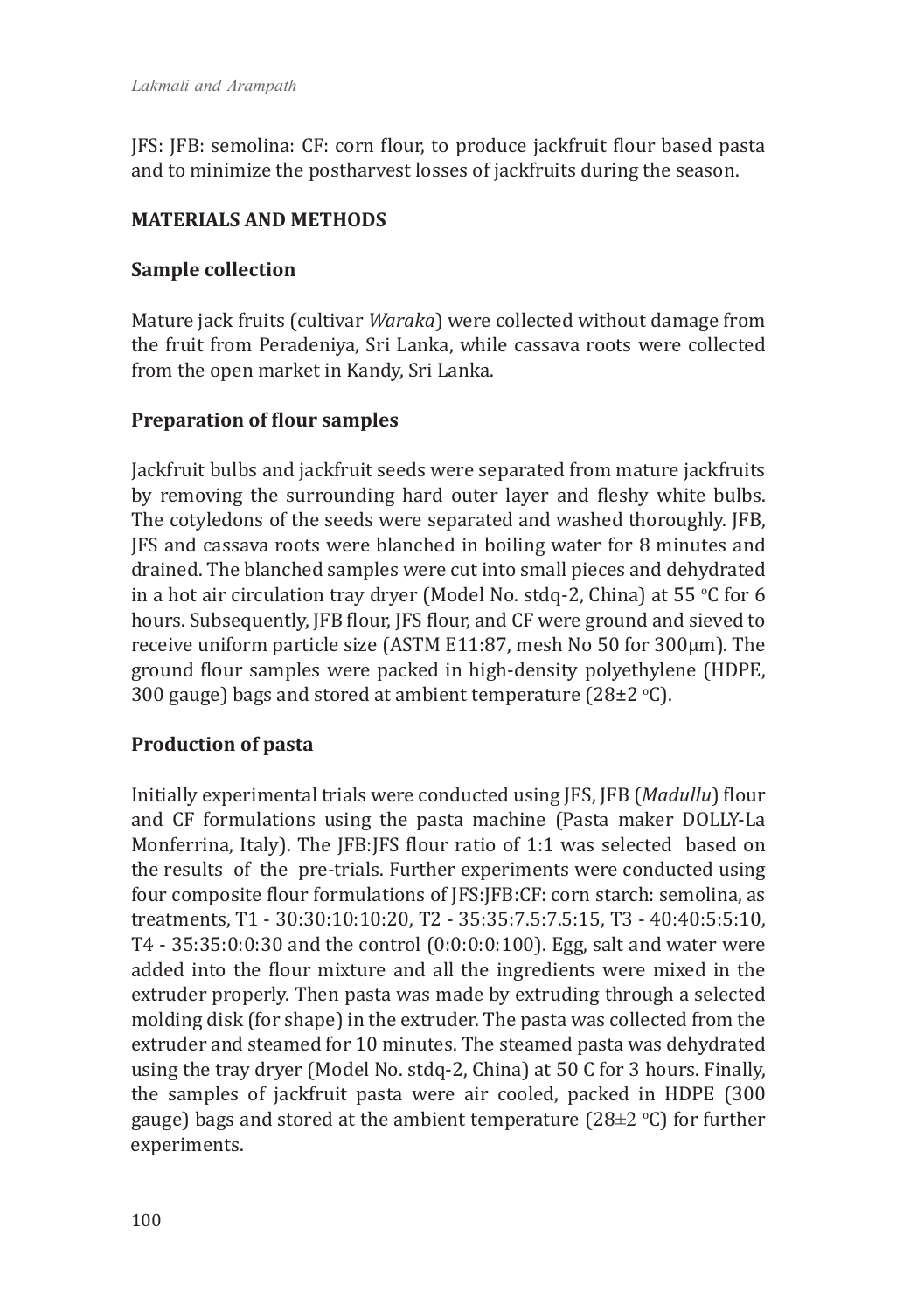#### **Sensory evaluation**

Sensory evaluation of developed pasta samples was conducted using Hedonic scale (1-extremely dislike, 7-extremely like), with a panel of 36 semi-trained panelists on colour, aroma, taste, texture, and overall acceptability. The collected data was analyzed by non-parametric analysis, Friedman test using MNITAB (version 17).



Figure 1. Pasta produced from the composite flour formulations.

Ratio of JFS flour: JFB flour: semolina: CF: corn flour. Treatment 1. T1- 30:30:20:10:10, Treatment 2. T2 - 35:35:15:7.5:7.5, Treatment 3. T3 - 40:40:10:5:5, Treatment 4. T4 - 35:35:30:0:0, and the control - 0:0:0:0:100.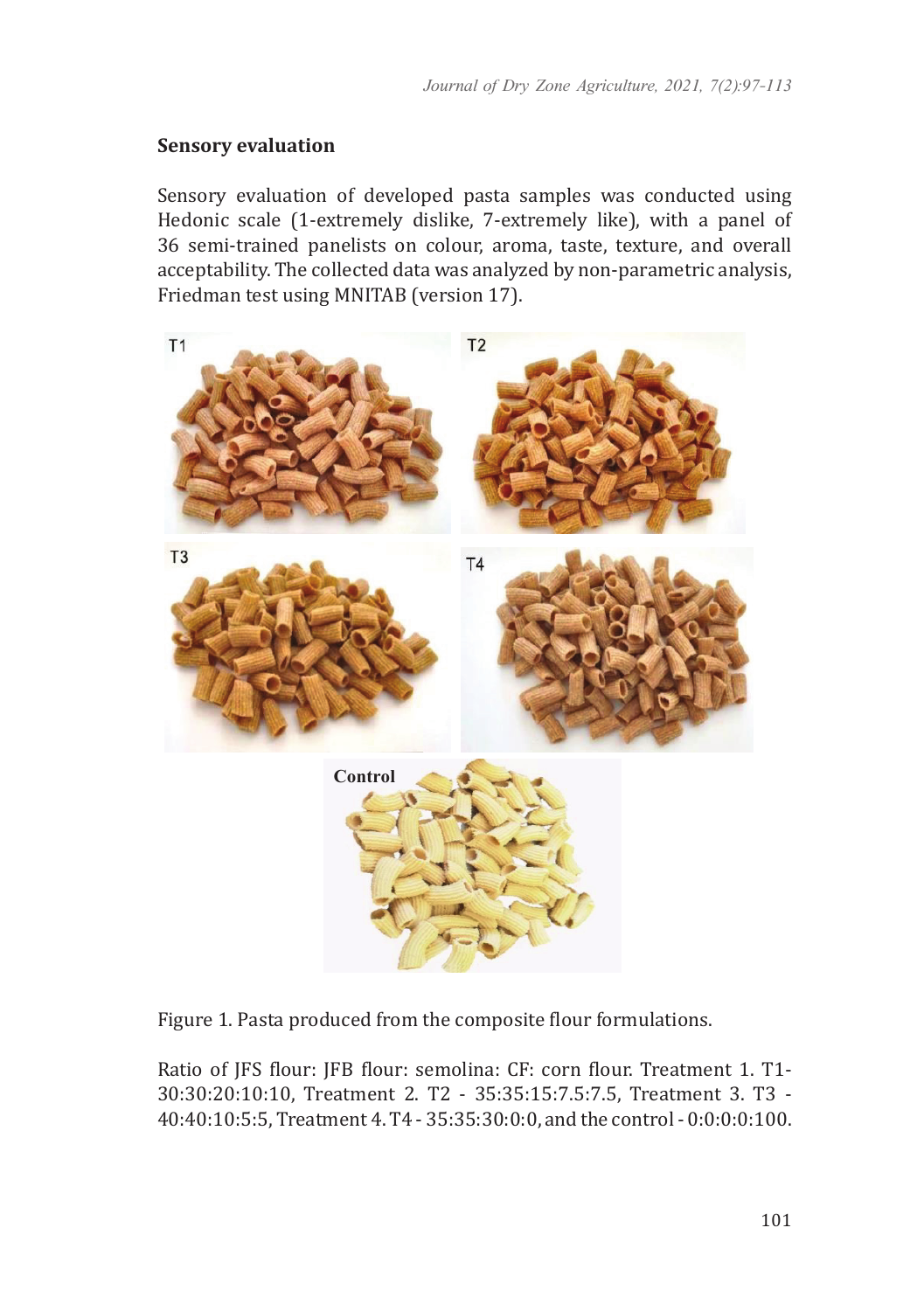# **Determination of proximate composition**

Moisture content (MC), crude protein (CP), crude fat (CF), crude fiber (CFb) and ash contents of different treatments were determined using the methodology, AOAC 934.01, 984.13, 920.39, 962.09 and 942.05, respectively (AOAC, 2006). Total carbohydrate content was calculated using formula 1 (FAO, 2003).

Total carbohydrate  $(\%) = [100 - (moisture + crude protein + fat + crude$  $fiber + ash)$ ] (1)

# **Determination of hardness, water activity and colour**

Hardness: Hardness of the pasta samples was determined using a texture analyzer (SHIMADZU EZ-X series) under compression mode with a sharp cutting blade probe. The peak force at the point the cutting blade snaps the piece of pasta under compression was measured as the fracture force in N.

Water activity: Water activity of the pasta samples was measured using the water activity meter (Hydrolack3 ROTHRONIC).

Colour: Colour of the pasta samples was measured using a colorimeter (CS-10, China). Colour measurement was expressed as lightness ( $L^*$ ),  $a^*$ and b\* values.

# **Determination of cooking characteristics**

# **Water absorption**

Water absorption is the amount of water absorbed by the pasta during cooking. Water absorption was determined using the method described by Ojure and Quadri's (2012) with minor modifications. Pasta (50 g) was cooked, rinsed with water and drained. Then weighted the cooked pasta sample and calculated the water absorption  $(g/g)$  using the formula (2).

Water absorption 
$$
\left(\frac{g}{g}\right) = \frac{\text{(Final weight - Initial weight)}}{\text{Initial weight}}
$$
 (2)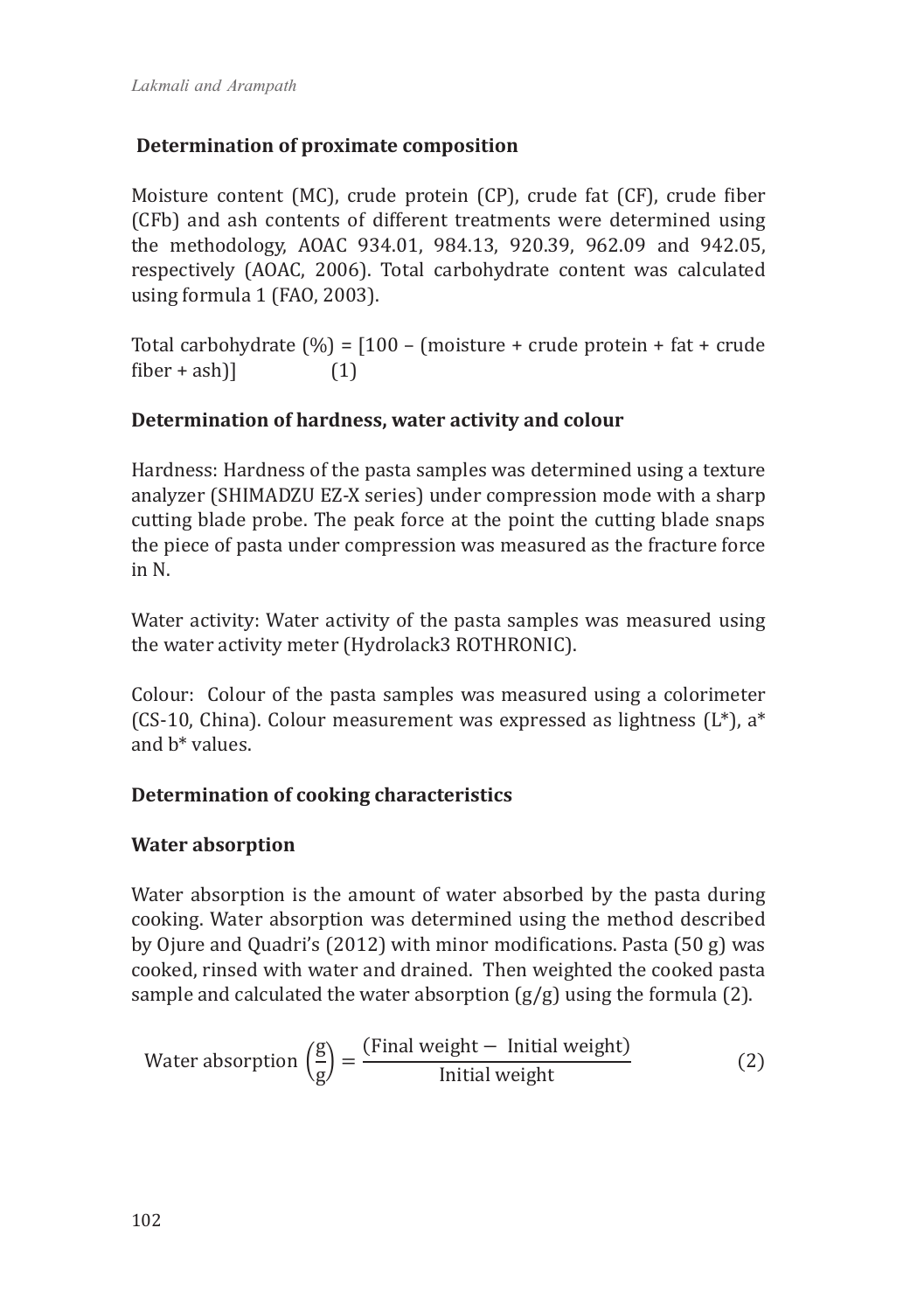# **Cooking time**

A sample of pasta (10 g) was cooked in a covered glass beaker with 300 mL of boiling water. Cooking time was measured when the pasta in the center of container became transparent or fully hydrated (Ojure and Quadri, 2012).

# **Cooking loss**

Cooking loss of the pasta samples was determined using the method described by Ojure and Quadri (2012) with minor modifications. A pasta sample (10 g) was cooked in 300 mL of boiling water. The dissolved solid content of the pasta sample during cooking was determined by evaporating the cooking water without pieces of pasta using oven dry method at 100 °C. Weight of the dried residue was measured and cooking loss (%) was determined using the formula (3).

$$
Looking loss (\%) = \frac{Weight of dried residue in cooking water (g)}{Initial weight of pasta (g)} \times 100 \quad (3)
$$

# **Statistical analysis**

One-way Analysis of Variance (ANOVA) was used to determine significant differences (p≥0.05) between the treatments of the parametric data, and means separation was done using the Tukey test using Minitab 17 Statistical Software. Data of the sensory evaluation were analyzed by non-parametric Friedman test. Means separation was conducted using Wilcoxon Signed Ranks Test using SPSS Statistics 20 Software. All the data were expressed as the mean of three independent measurements as mean± standard deviation.

# **RESULTS AND DISCUSSION**

# **Sensory evaluation**

Pasta produced using the formulation T3 (40:40:10:5:5, JFS:JFB :semolina:CF:corn flour) was scored the highest mean score for all the sensory attributes (Figure 2). The highest ratio (40 %) of JFS and JFB flour was in the T-3 composite flour mixture, thus consumer preference of pasta was scored as the highest for all sensory attributes. In a similar study on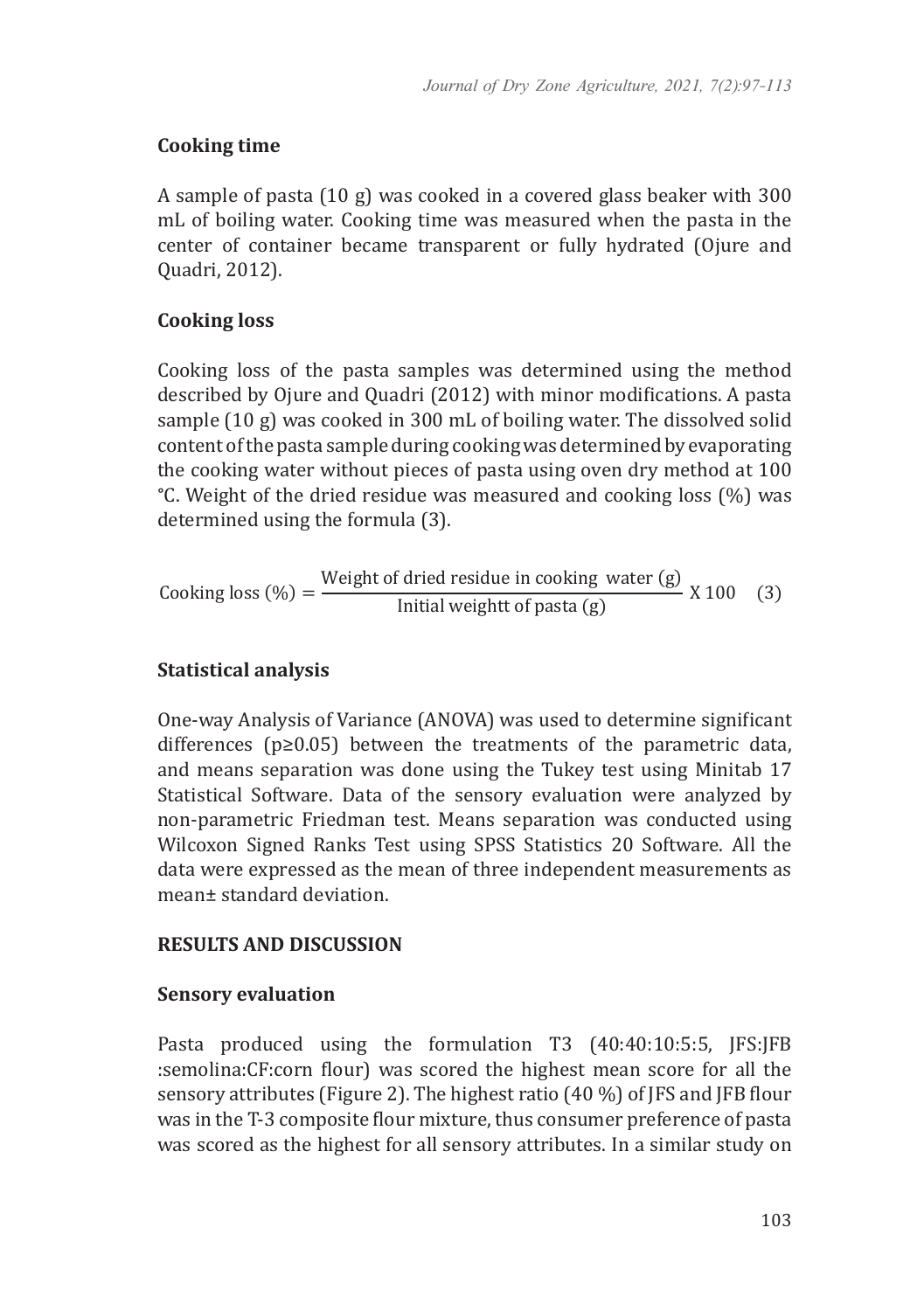noodles, Kumari *et al*. (2018) reported the sensory scores were increased while adding JFS flour in flour formulation for noodles. However, there was no significant difference (p>0.05) between the pasta produced from T3 and T2 treatment formulations with respect to flavour and aroma. Treatment formulation T1 was scored for the least means for texture, aroma and overall acceptability (Figure 2). This indicates that as lower percentages (30 %) of JFS flour and JFB flour decreases the consumer preference over the sensory attributes of pasta. The control past sample without JFB and JFS flour was scored the lowest mean scores for colour and flavor. The incorporation of JSF flour and JFB flour has improved the colour and flavour of pasta. Treatment -3 formulation was significantly different (p<0.05) from the other treatments in terms of colour, texture and overall acceptability. There was a significant difference  $(p<0.05)$ for overall acceptability of treatments T3 and T2 with the other three formulations (T1, T4 and the control). Similarly, there was a significant difference (p<0.05) for flavour in-between both T3 and T2 verses T1, T4 and the control. The best formulation, T3 was selected based on the nonparametric statistical analysis of mean scores of the sensory panel.



Figure 2: Mean scores of sensory attributes of jackfruit flour based pasta.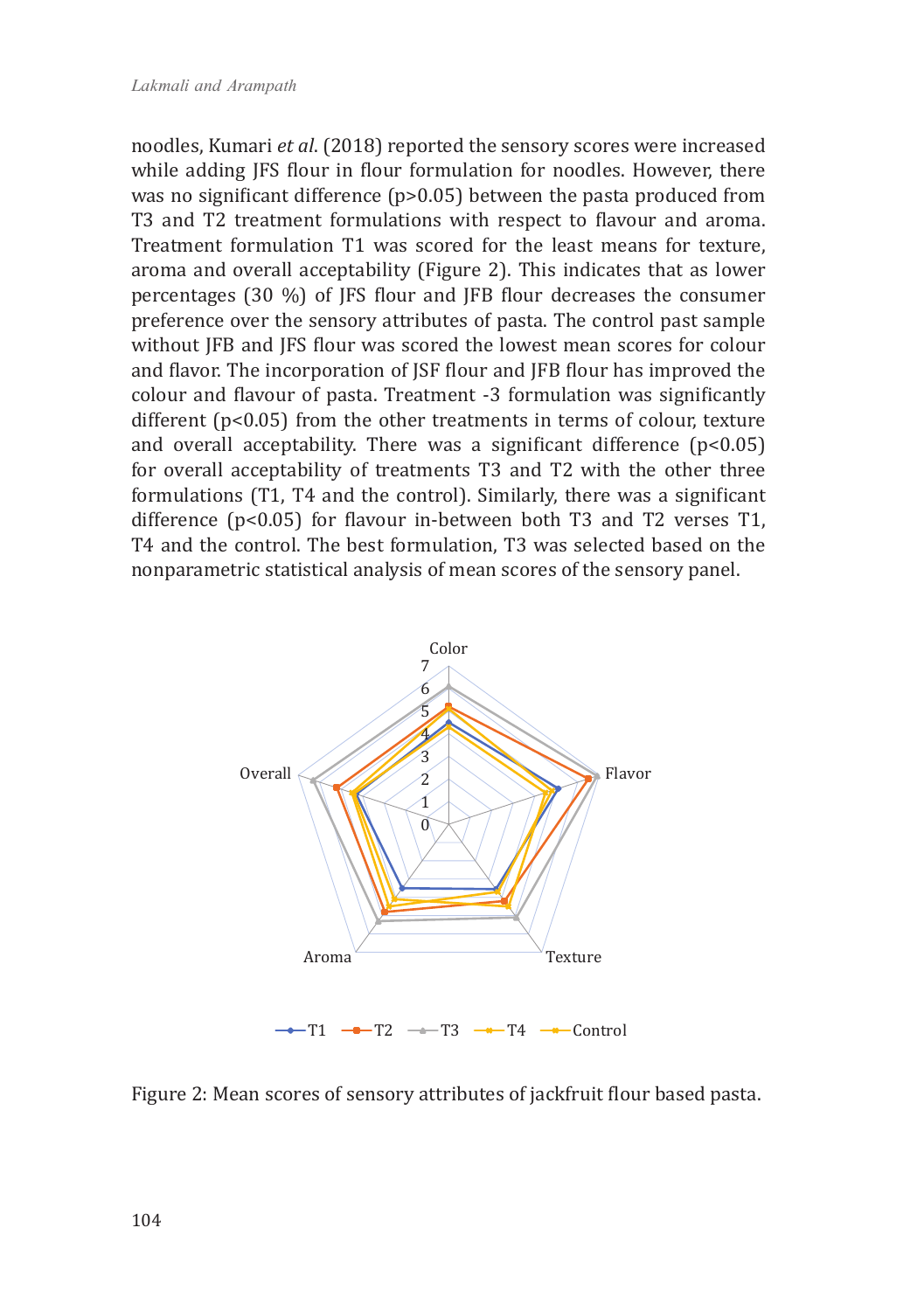#### **Proximate composition**

The proximate composition of developed pasta formulations is given in Table 1. The best selected composite formulation-T3 possessed the highest quantity of jackfruit seed and bulb flour. Therefore, the highest percentages of crude protein, crude fiber, and ash were determined, and the values were significantly different (p<0.05) compared to the other treatments. Hettiaratchi *et al*. (2011) reported that a considerable amount of protein, fiber and minerals are present in jackfruit bulbs and seeds. Thus, higher contents of protein, dietary fiber and ash were determined in pasta developed from composite formulation of treatment 3 than the other treatments. The lowest percentages of crude protein and crude fiber were measured in pasta developed using treatment 1 (T1) formulation because of the lowest percentage of JFB and JFS flour (60 %) in the formulation. There was no significant difference (p>0.05) in moisture content among the pasta samples of all treatments except the control sample. Moisture content of the control pasta sample was the highest and significantly different (p>0.05) against the treatment formulations. Protein and ash content was increased significantly while incorporation of JFS flour, however moisture content of pasta was not significantly different ( $p \le$ 0.05) (Waghmare *et al*., 2019).

Carbohydrate content was reduced by 5.39%, 6.16%, 8.13% and 5.35% in T1, T2, T3 and T4, respectively, compared to the control sample. The reason was that JFS flour and JFB flour contain lesser quantities of carbohydrate compared to semolina. Therefore, the highest amount of carbohydrates was determined in the control sample. Similar observation was reported on carbohydrate content of jackfruit seed flour incorporated biscuit formulation (Islam *et al.,* 2015).

# **Hardness, water activity and colour of pasta**

Hardness is an important parameter of pasta for both the processors and the consumers. Harder or tougher the pasta, mouth feel during the bite or eating is not preferred by the consumers. Disintegration and breakages of pasta during packaging and distribution is comparatively high in pasta with softer or lesser hardness (Kumari *et al.,* 2017). The hardness and water activity values of pasta formulations are given in Table 2. The lowest hardness value and water activity were measured in the control sample due to the lowest protein content while hardness and water activity values were not significantly different (p<0.05) in jackfruit flour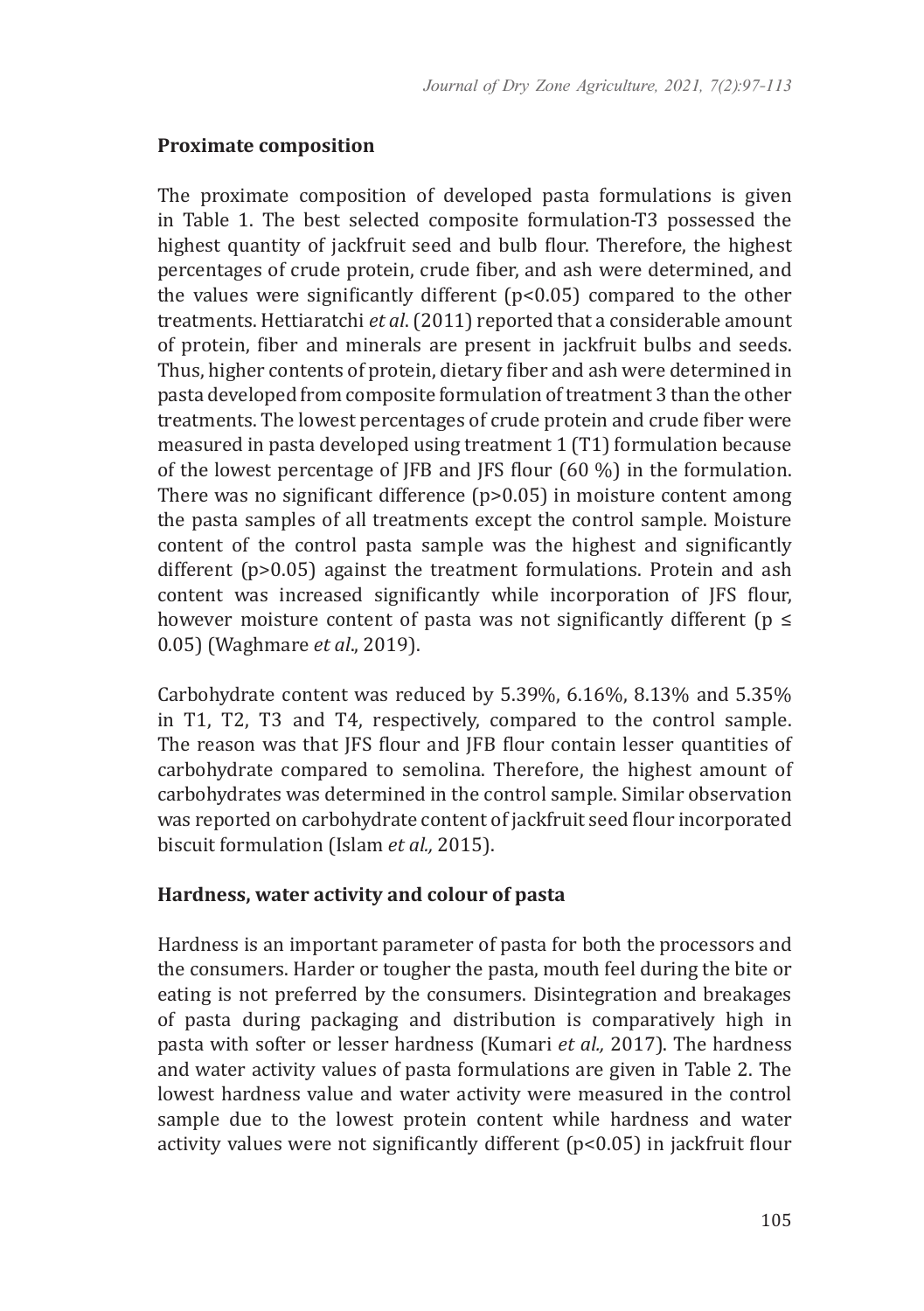|               | Carbohydrate*     |                               | 73.25                         | 71.28                        | 74.06                         | 79.41                        |  |
|---------------|-------------------|-------------------------------|-------------------------------|------------------------------|-------------------------------|------------------------------|--|
| Crude fiber   | $(w/w)$ %         | $3.50 \pm 0.28$               | $4.10 \pm 0.28$ ab            | $4.91 \pm 0.61$ <sup>a</sup> | $3.75 \pm 0.21$               | $1.42 \pm 0.05$              |  |
| Crude Fat     | $(M/w)$ %         | $1.52 \pm 0.02$ <sup>b</sup>  | $1.30 \pm 0.01$ c             | $1.21 \pm 0.02$              | $1.72 \pm 0.03$ <sup>a</sup>  | $1.04 \pm 0.04$ <sup>d</sup> |  |
| Crude protein | $(w/w)$ %         | 11.90±0.21b                   | $12.40 \pm 0.14$              | 13.26±0.18ª                  | $12.25 \pm 0.07$ <sup>b</sup> | $9.86 \pm 0.18$              |  |
| ash           | $(w/w)$ %         | $3.02 \pm 0.24$ <sup>ab</sup> | $3.19 \pm 0.05$ <sup>ab</sup> | $3.35 \pm 0.04a$             | $2.79 + 0.06$                 | $0.62 \pm 0.03$              |  |
| Moisture      | content $(w/w)\%$ | $6.04 \pm 0.05^{\circ}$       | $5.76 \pm 0.01$               | 5.99±0.04b                   | $5.43 \pm 0.71$               | $7.65 \pm 0.26$ a            |  |
|               | reatment          |                               |                               | T3                           | F4                            | Control                      |  |

Values with same letters within a column are not significantly different at p> 0.05., n= 3. Values with same letters within a column are not significantly different at p> 0.05., n= 3.

\* Obtained from subtraction method \* Obtained from subtraction method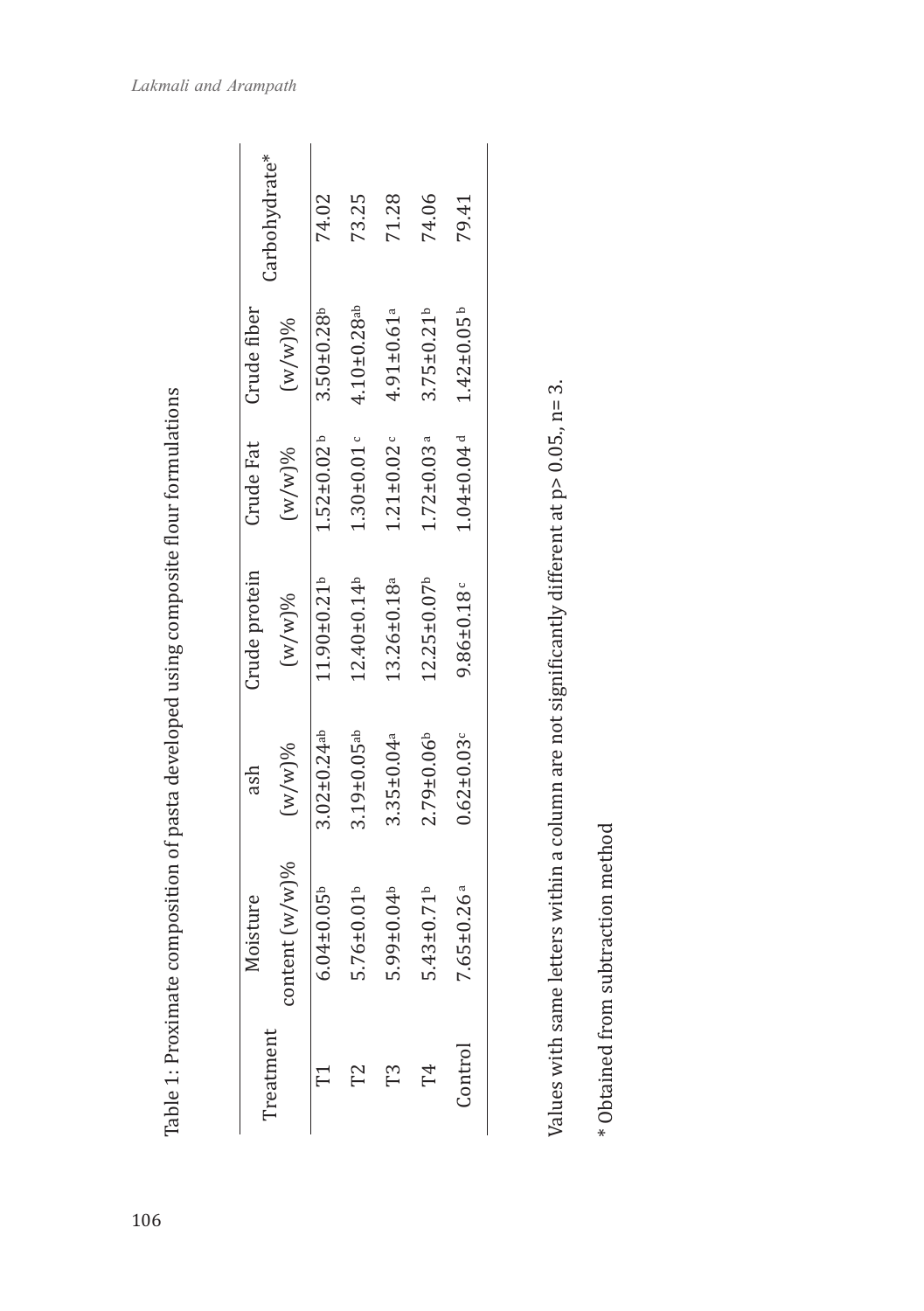| Water          | absorption $(g/g)$ | $1.10 \pm 0.07$ <sup>a</sup> | $1.08 + 0.01$ <sup>a</sup>    | $1.20 \pm 0.02$ <sup>a</sup>  | $1.12 \pm 0.07$ <sup>a</sup>  | $0.90 \pm 0.02$  |  |
|----------------|--------------------|------------------------------|-------------------------------|-------------------------------|-------------------------------|------------------|--|
| Cooking loss   | (96)               | 15.04±0.17 <sup>a</sup>      | 14.31±0.28 <sup>ab</sup>      | 13.25±0.35b                   | $14.58 \pm 0.31$ <sup>a</sup> | $11.31 \pm 0.15$ |  |
| Cooking time   | (minutes)          | $8.10 \pm 0.07$ <sup>b</sup> | $8.32 \pm 0.10$ <sup>ab</sup> | 8.65±0.18ª                    | 8.40±0.14ab                   | $7.11 \pm 0.14c$ |  |
| Water activity |                    | $0.57 \pm 0.01$ <sup>a</sup> | $0.53 \pm 0.00$ ab            | $0.55 \pm 0.01$ <sup>ab</sup> | $0.53 \pm 0.01$ <sup>ab</sup> | $0.52 \pm 0.02$  |  |
| Hardness       | $\epsilon$         | 64.50±3.25 <sup>a</sup>      | $63.29 + 5.93$ <sup>a</sup>   | 68.60±4.30ª                   | 51.81±6.84ab                  | 39.40±2.51b      |  |
| Treatment      |                    |                              | Γ2                            | 73                            | Т4                            | Control          |  |

Table 2: Hardness, water activity, cooking time, cooking loss and water absorption values of developed pasta Table 2: Hardness, water activity, cooking time, cooking loss and water absorption values of developed pasta

Values with same letters within a column are not significantly different at  $p > 0.05$ ,,  $n = 3$ . Values with same letters within a column are not significantly different at p> 0.05., n = 3.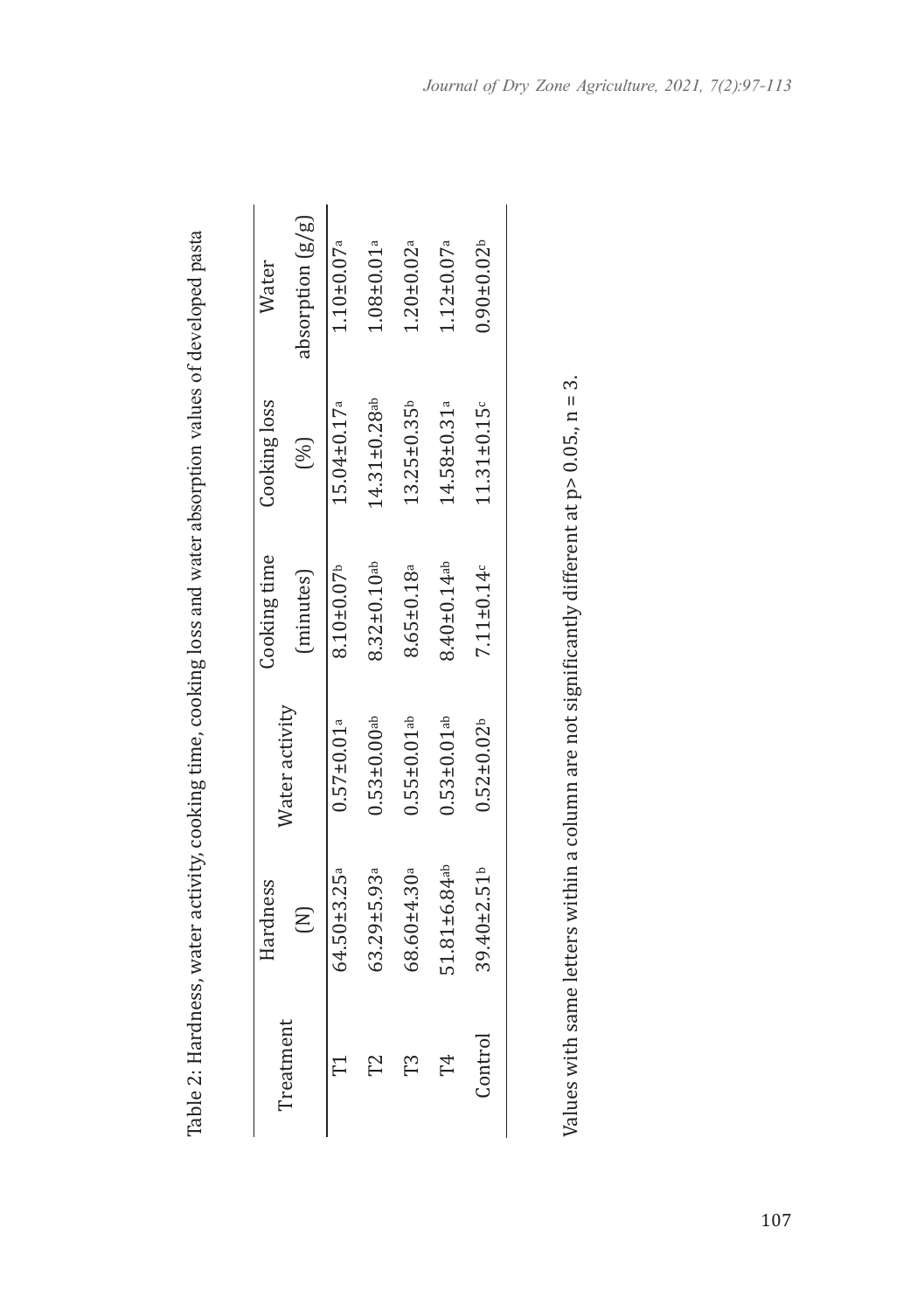incorporated pasta samples. The highest hardness value, 68.60±4.30 N was reported from T3 formulation with 80 % JFS and JFB flours and the highest among the four treatments. Thus, T3 contains the highest amount of protein and performs the highest hardness value. Kumari *et al*. (2017) reported flour protein content has a positive correlation with hardness in noodles. Therefore, a similar trend, a positive correlation with hardness of pasta against protein content of JFS and JFB flour content was observed. Pasta developed from T4 with 70% jackfruit flour possessed the lowest hardness value (51.81±6.84 N) among treatment formulations and not significantly different ( $p$ >0.05) among the treatments T1, T2 and T3 samples.

Noodle was produced using JFB and JFS flour with good firmness quality because of higher protein and fiber contents in jackfruits bulb flour (Kumari *et al*., 2017). In our experiment on pasta using JFS and JFB flour was also performed the similar result. The best textural quality and hardness was yielded from 80 % of JFB:JFS, 1:1 formulation.

Lightness ('L' value), yellowness ('b' value) and 'a' values of pasta formulations are given in Figure 3. There was no significant difference (p>0.05) among the jackfruit flour incorporated samples for the 'L' value. However, the control sample possessed the highest lightness value and significantly different from jackfruit flour incorporated pasta samples. Lightness value of pasta was decreasing by increasing JFS and JFB flour. The reason was higher protein content JFS and JFB flour subjected to a browning reaction during drying of pasta. Thus, lightness value was decreased. T1 formulation with the lowest JFB flour (30 %) and JFS flour (30 %) possessed the highest lightness value among four composite flour treatments. A similar observation, a negative correlation of brightness of noodle versus flour protein content was reported by Kumari *et al*. (2017). Therefore, addition of jackfruit flour in composite flour formulation is a limitation due to reduction of lightness compared to the control. Lightness of pasta can be a visual perception or preference of pasta by the consumers compared to the ordinary pasta available in the market. Higher protein content in jackfruit flour and bulb flour is responsible for such colour changes.

There was a significant difference  $(p<0.05)$  of 'a' and 'b' colour values among the pasta samples. Yellowness was increased by increasing JFS and JFB flour because of carotenoid pigments in JFB flour. Carotenoids are the main compounds that contribute to the yellow color of jackfruits (Yi *et al.,* 2016).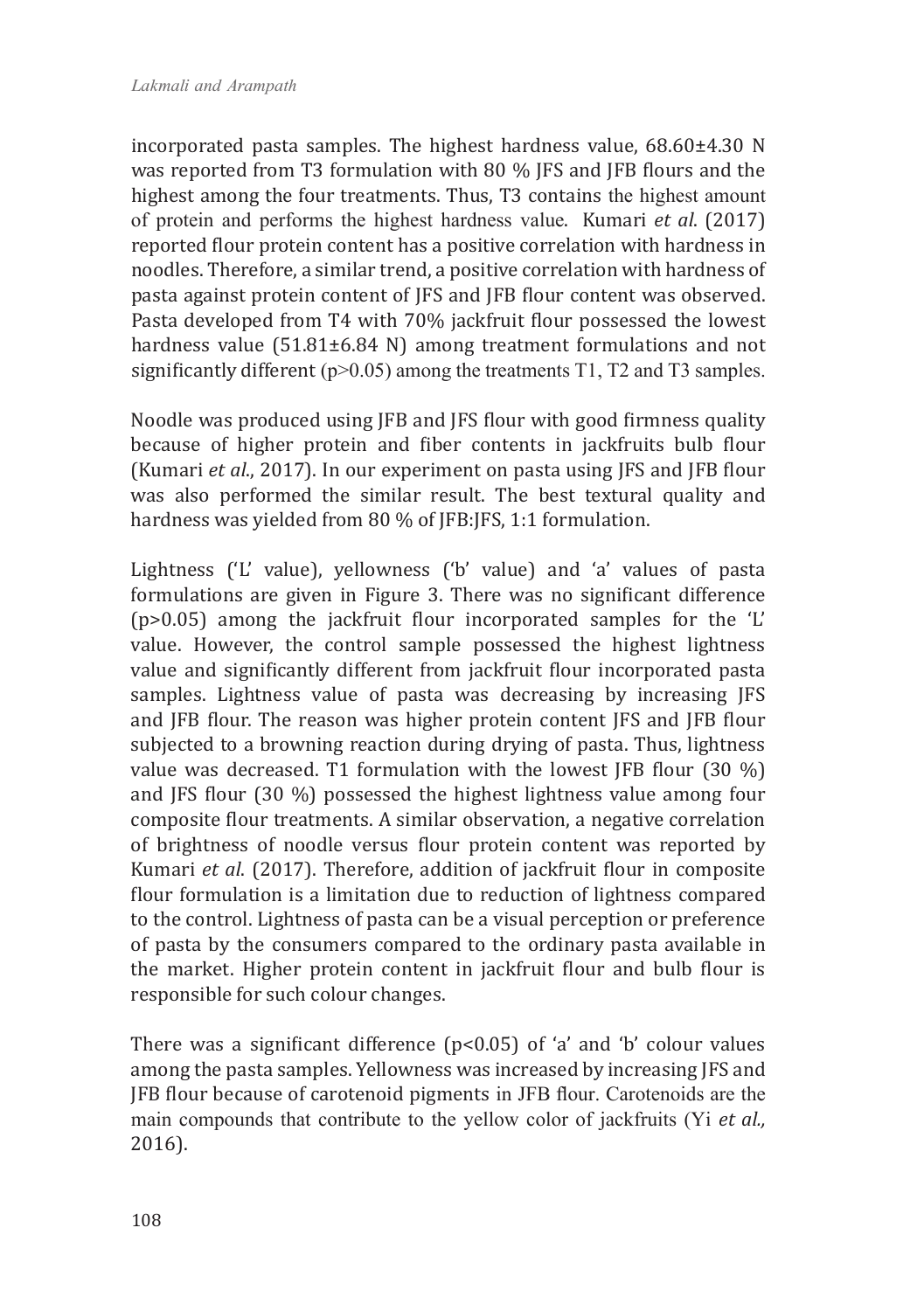

Figure 3: Lightness ('L' value), yellowness ('b' value) and 'a' value of Jackfruit pasta

#### **Cooking characteristics of pasta**

The cooking characteristics of the developed four pasta formulations are given in Table 2. There was a significant difference (p<0.05) on cooking time and cooking loss among the treatments (Table 2). The highest cooking time, 8.65±0.18 minutes, was measured in pasta (Treatment T3) with the highest percentage of JFB and JFS flours. The gelatinization efficiency reduces due to higher amount of fiber in higher content of JFB and JFS flour, added composite formulation and resulted in a lengthy cooking time (Kumari *et al*., 2017). Leached out pasta particles quantity to the cooking water is represented by cooking loss value. The lowest cooking loss value was measured in T3 treatment, while the highest measured in T1 treatment with the lowest quantity of JFB and JFS flour. Availability of a substantial amount of fiber in JFB flour and protein in JFS flour is the reason to reduce the cooking loss of pasta produced from T3 formulation. Therefore, a negative relationship in-between the quantity of JFS and JFB flour verses cooking loss was evident from the experiments. The control with semolina possesses the lowest cooking loss value than all four treatments due to lower contents of fiber and protein in semolina than the pasta developed using other four composite flour formulations.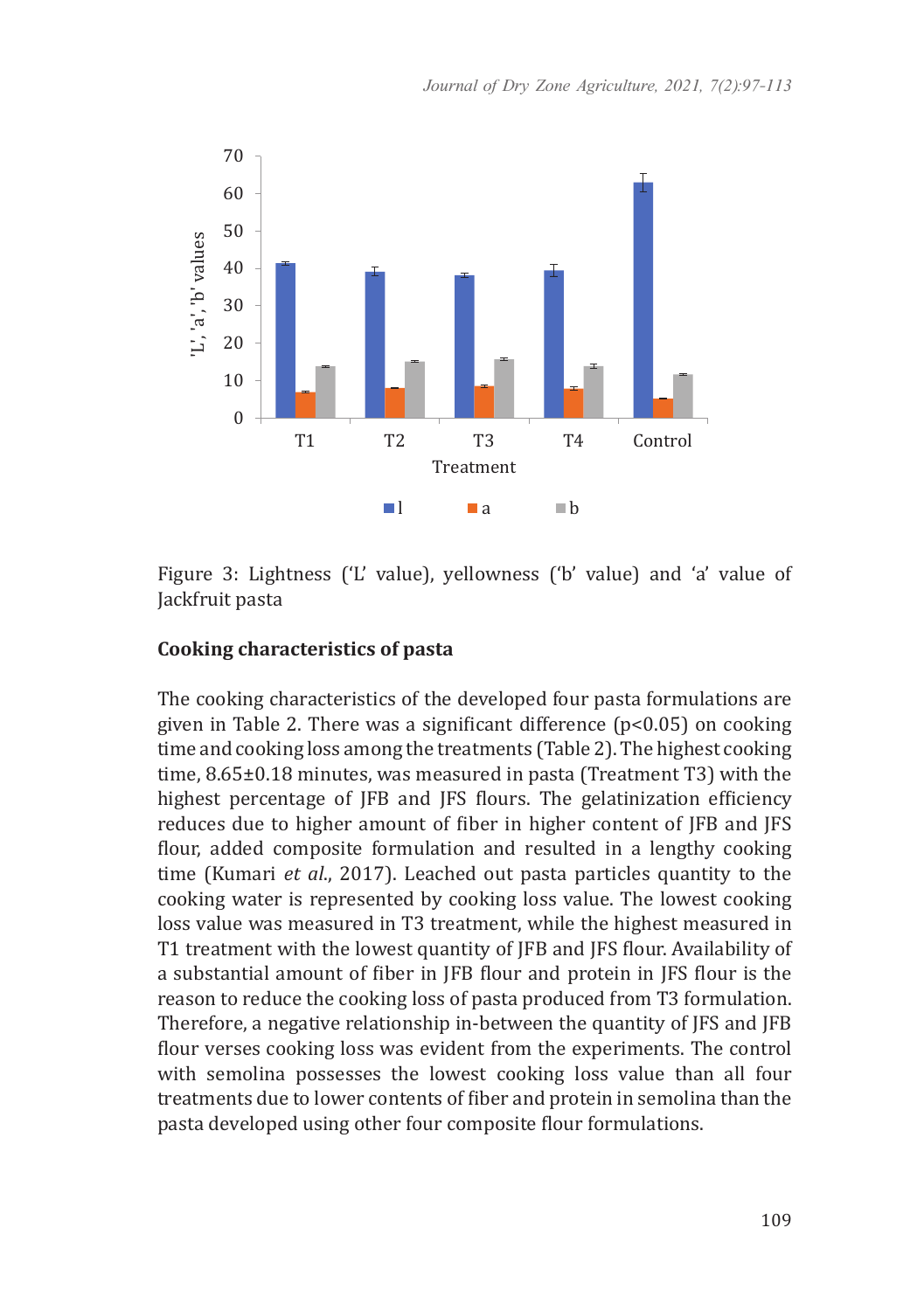There was no significant difference (p>0.05) among jackfruit flour incorporated treatment samples for water absorption (Table 2). However, T3 formulation shows the highest water absorption value than T1, T2 and T4. Control sample possessed the lowest water absorption value than all the treatment samples. JFS flour has a good water holding and binding ability (Abraham and Jayamuthunagai, 2014). The water absorption of pasta is determined by the openness in the gluten structure of pasta (Sun-Waterhouse *et al*., 2013).

# **CONCLUSIONS**

Development of composite flour formulations using JFB and JFS flour was successful and the composite flour formulation treatment 3 (T3), consists with JFS flour: JFB flour: semolina: CF: corn flour, 40:40:10:5:5, was selected as the best composite flour for jack fruit based pasta production. The best formulation was further tested and confirmed as the most suitable formulation using proximate composition, physical properties, cooking characteristics and consumer acceptability test. T3 formulation contains comparatively higher nutrient content and consumer acceptability than other formulations. The developed JFS and JFB composite pasta formulation has a higher commercial potential for mass scale production as a convenient food for the consumers with busy lifestyles in the urban areas.

# **ACKNOWLEDGEMENT**

Financial assistance was provided by the Innovation Commercialization Enhancement (ICE) Grant under Accelerating Higher Education Expansion and Development Operation (AHEAD) project of the Agribusiness Centre, Faculty of Agriculture, University of Peradeniya, Peradeniya, Sri Lanka.

# **DECLARATION OF CONFLICT OF INTEREST**

Authors have no conflict of interest to declare

#### **REFERENCES**

Abraham, A. and Jayamuthunagai, J. 2014. An analytical study on jackfruit seed flour and its incorporation in pasta. Research Journal of Pharmaceutical, Biological and Chemical Sciences, 5(2):1597-1610.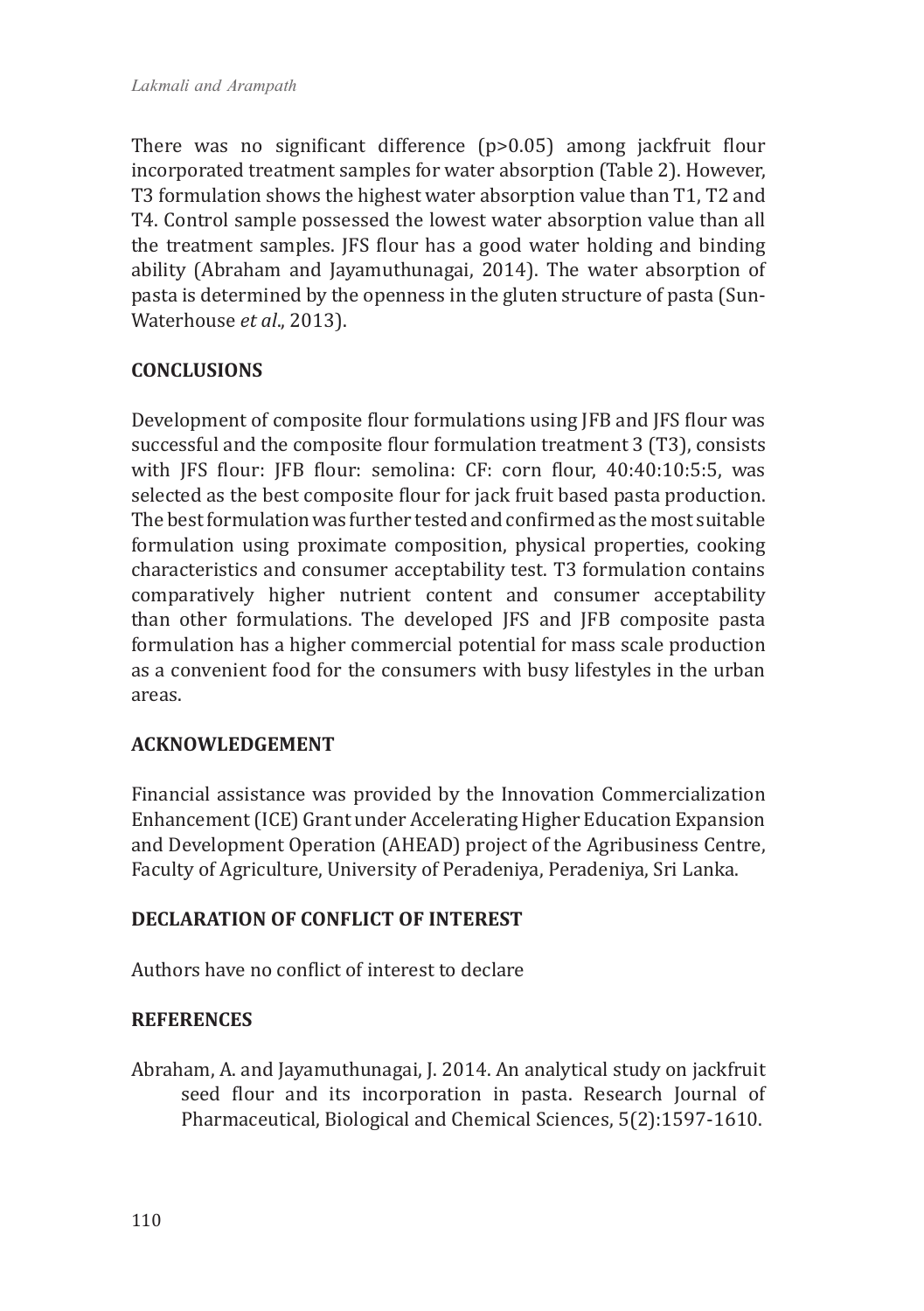- AOAC (Association of Official Analytical Chemists). 2006. Official methods of Analysis of AOAC International, 16<sup>th</sup> edition, Washington, DC, USA.
- Boning, C.R. 2006. Florida's Best Fruiting Plants: Native and Exotic Trees, Shrubs, and Vines. 1<sup>st</sup> edition, Sarasota, Florida: Pineapple Press, Inc. p 220.
- Chillo, S., Laverse, J., Falcone, P.M. and Del Nobile, M.A. 2008. Quality of spaghetti in base amaranthus whole meal flour added with quinoa, broad bean and chickpea. Journal of Food Engineering, 84 (1): 101– 107.
- Food and Agriculture Organization (FAO). 2003. Food energy methods of analysis and conversion factors, Report of a Technical Workshop, Rome, 3-6 December 2002, FAO Food and Nutrition paper. 77, Chapter 2. pp 64. ISBN 92-5-105014-7.
- Fuad, T. and Prabhasankar, P. 2010. Role of ingredients in pasta product quality: A review on recent developments. Critical Reviews in Food Science and Nutrition, 50(8):787–798.
- Hettiaratchi, U.P.K., Ekanayake, S. and Welihinda, J. 2011. Nutritional assessment of a jackfruit (*Artocarpus heterophyllus*) meal. Ceylon Medical Journal, 56:54-58.
- Islam, M., Begum, R., Khatun, M. and Dey, K.C. 2015. A Study on Nutritional and functional properties analysis of jackfruit seed flour and value addition to biscuits. International journal of engineering research and technology, 4(12):139-147.
- Kumari, V. and Divakar, S. 2017. Quality analysis of raw jackfruit based noodles. Asian Journal of Dairy and Food Research, 36(1):45-51.
- Kumari, S., Prasad, R. and Gupta, K. 2018. Processing and utilization of jackfruit seeds, pearl millet and soybean flour for value addition. Journal of Pharmacognosy and Phytochemistry, 7(6):569-572.
- Mombo, S., Dumat, C., Shahid, M. and Schreck, E. 2016. A socio-scientific analysis of the environmental and health benefits as well as potential risks of cassava production and consumption. Environmental Science and Pollution Research, 24 (6):5207-5221.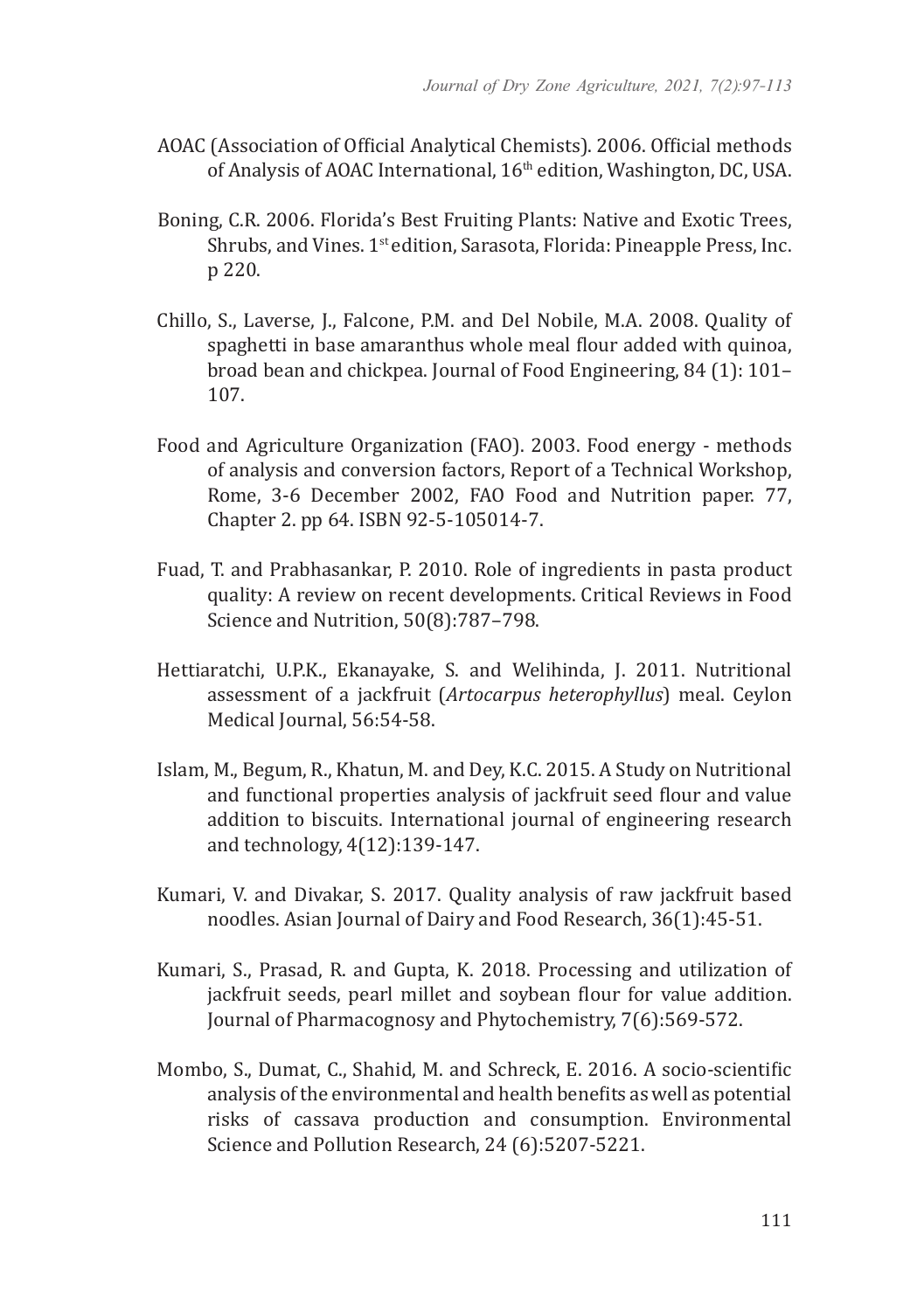- Nair, P.N., Palanivel, H. and Kumar, R. 2017. Jackfruit (*Artocarpus heterophyllus*), a Versatile but Underutilized food source: A Review. Fiji Agricultural Journal, 57(1).
- Nilusha, R. A. T., Jayasinghe, J. M. J. K., Perera, O. D. A. N. and Perera P. I. P. 2019. Development of pasta products with nonconventional ingredients and their effect on selected quality characteristics: A Brief overview. International Journal of Food Science, 2019:6750726.
- Ojure, M.A. and Quadri, J.A. 2012. Quality evaluation of noodles produced from unripe plantain flour using xanthan gum. International Journal of Research and Reviews in Applied Sciences, 13(3):740-752.
- Peiris, K.H.S. 2015. Exploration, collection, and conservation of genetic diversity of mango and jackfruit in Sri Lanka. Final Country Report for Sri Lanka submitted to IPGRI under the ADB-funded project on 'Conservation and use of native tropical fruit species biodiversity in Asia'. Horticultural Crop Research and Development Institute, Gannoruwa, Peradeniya, Sri Lanka.
- Prakash, O., Kumar, R., Mishra, A. and Gupta, R. 2009. *Artocarpus heterophyllus* (jackfruit): An overview. Pharmacognosy Review, 3(6):353-358.
- Priya Devi, S., Talaulikar, S., Gupta, M.J., Thangam, M. and Singh, N.P. 2014.A Guide on jack fruit - cultivation and value addition. Technical Bulletin No. 41, ICAR (RC), Goa.
- Ranasinghe, R.A.S.N., Maduwanthi, S.D.T. and Marapana, R.A.U.J. 2019. Nutritional and health benefits of jackfruit (*Artocarpus heterophyllus* Lam.): A Review. International Journal of Food Science, 2019: 1-12.
- Stupak, M., Vandeschuren, H., Gruissem, W. and Zhang, P. 2006. Biotechnological approaches to cassava protein improvement. Trends in Food Science & Technology, 17:634-41.
- Sun-Waterhouse, D., Jin, D. and Geoffrey, I.N. 2013. Effect of adding elderberry concentrate on the quality attributes, polyphenol contents and antioxidant activity of three fibre enriched pastas. Food Research International, 54(1):781-789.